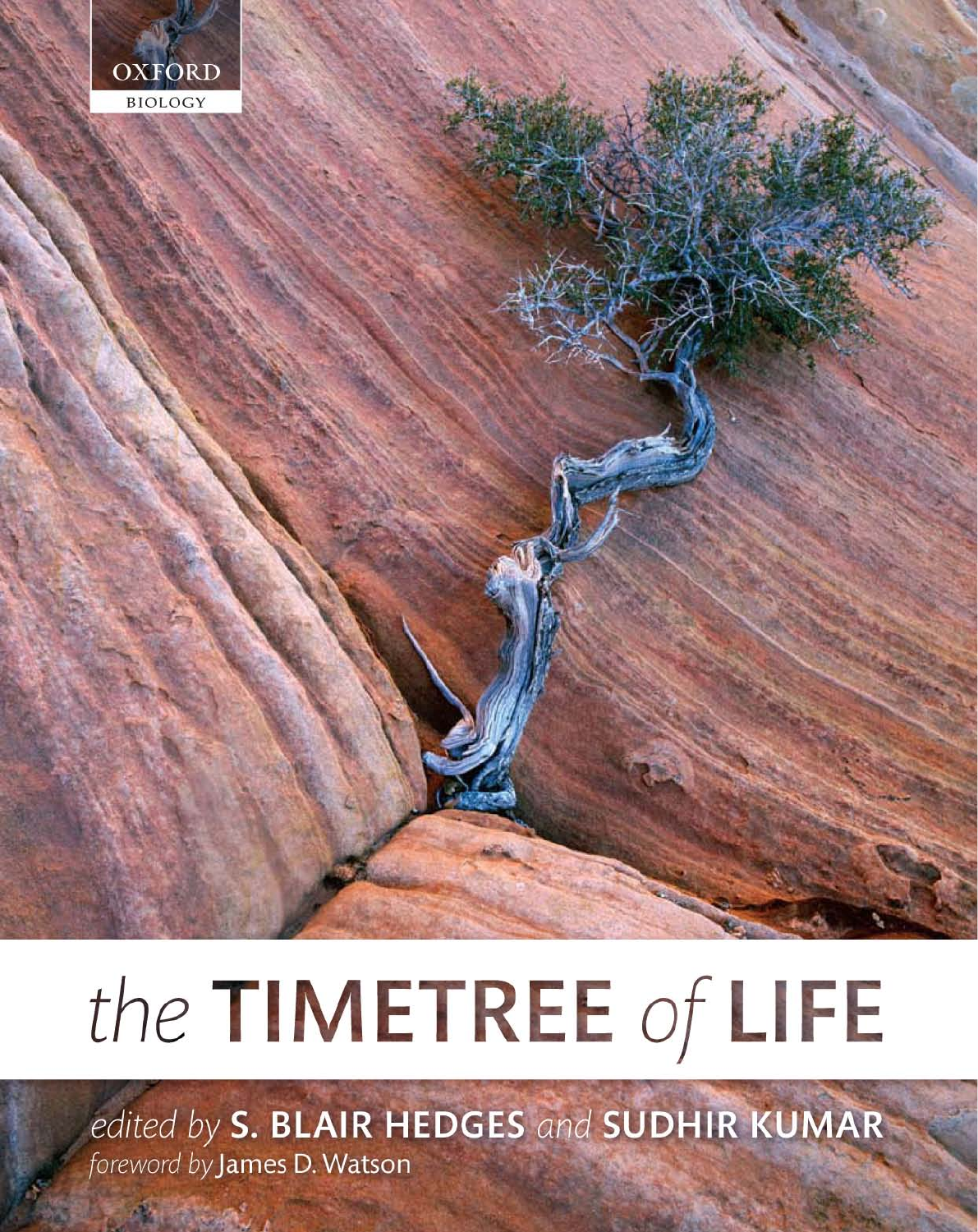# Advanced birds (Neoaves)

#### *Marcel van Tuinen*

Department of Biology and Marine Biology, 601 South College Road, University of North Carolina at Wilmington, Wilmington, NC 28403-5915, USA (vantuinenm@uncw.edu)

# Abstract

Neoaves, the largest superorder of living birds (Neornithes), consists of 16–24 orders and ~9000 species. Although recent progress has been made, available molecular data continue to show remarkable lack of phylogenetic resolution and the basal splits within Neoaves are still uncertain. The neoavian timetree shows an initial divergence at ~95 million years ago (Ma) followed by Cretaceous (87-75 Ma) diversification of southern hemispheric orders and younger times for northern and aquatic orders (Paleogene, 65-30 Ma). The timetree thus implicates possible roles for continental breakup (Cretaceous) and climate (Paleogene) in the diversification of advanced birds.

Neoavian birds are included in the Subclass Neornithes, and most broadly can be defined as those orders with advanced flight capabilities. Such birds include the arboreal songbirds, cuckoos, parrots, and woodpeckers, the nocturnal owls and nightjars, aerial fliers such as swifts and hummingbirds, as well as several other distinct lineages including pigeons, raptors, shorebirds, wading birds, and marine birds (Fig. 1). Excluded from Neoaves are the primitive flightless paleognath landbirds (ratites), the primitive paleognath and neognath volant landbirds (tinamous and landfowl), and primitive neognath waterbirds (waterfowl). Approximately 9000 living species of Neoaves have been described and placed in 16–24 orders.

Traditionally, neognath orders with limited aerial flight capability (penguins, loons, grebes) were thought to be primitive and placed ahead of other bird orders in classifications  $(1-3)$ . The unit Neoaves was first described from molecular data from the 1970s and 1980s (*4, 5*), and its monophyly continued to gain support from DNA sequence data (6–11). Although initial complete mitochondrial genome data supported neoavian paraphyly with passerines as the earliest diverging modern birds,

this result is now considered an artifact of limited taxon sampling (*7, 15*). Phylogenetic resolution among the main divergences within Neoaves continues to remain a major hurdle (*10*), with most neoavian orders appearing to have diverged in close succession. This "neoavian comb" (10) on the one hand has been interpreted as evidence for a real (hard) polytomy among most, if not all, neoavian orders (*12*), indicating a rapid evolutionary radiation. Others have maintained that additional taxonomic and nucleotide sampling will provide added resolution (*10*).

At present, three molecular studies (*7, 13, 14*) exist that have included a combination of both complete neoavian ordinal sampling and nuclear gene sequencing. Two of these studies were based on nuclear gene



Fig. 1 A Great Blue Heron (*Ardea herodias*), Order Ciconiiformes, from Canada. Credit: M. Peck.

M. van Tuinen. Advanced birds (Neoaves). Pp. 419-422 in *The Timetree of Life*, S. B. Hedges and S. Kumar, Eds. (Oxford University Press, 2009).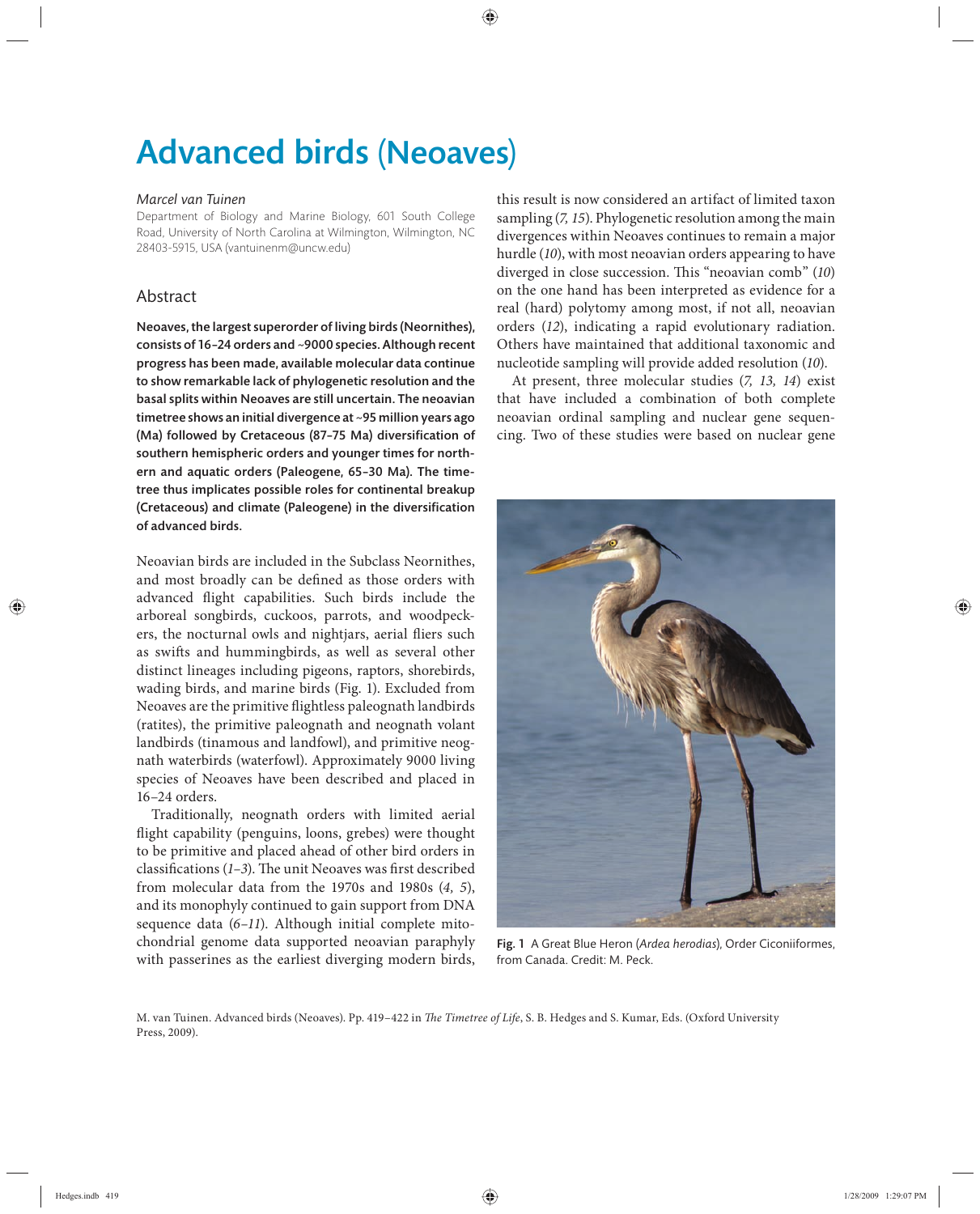

Fig. 2 A timetree of advanced birds (Neoaves). Divergence times are from Table 1.

sequences of single genes (*18S rRNA* or *beta-fibrinogen* intron) with or without additional mitochondrial DNA sequences. Both studies differed considerably in phylogenetic resolution among neoavian orders. The study larger in nucleotide sampling (*7*) showed limited resolution across Neoaves. Instead, the second study (*14*) based on intron seven of the *beta-fibrinogen* gene was more extensive in taxon sampling and claimed support for a broad division within neoavian birds, that are between two newly defined groups, Metaves and Coronaves. Several traditional orders were broken up by this new classification, which suggested a provocative scenario for convergent evolution in morphology and ecology across many extant bird orders. For example, Metaves included some enigmatic gruiform families while the better-known gruiform cranes and rails were placed in Coronaves. The enigmatic Hoatzin was allocated to Metaves, while their supposed cuculiform and musophagiform relatives were placed in Coronaves, also clustering among several waterbird orders. Finally, the pelecaniform tropicbirds were placed with flamingos, grebes, sandgrouse, swifts, hummingbirds, and caprimulgiform birds in Metaves while other pelecaniforms, shorebirds, and owls were allocated to Coronaves.

The most recent nuclear study (13) was based on five nuclear genes and extensive taxon sampling across every order. These new sequence data combined with the published *beta-fibrinogen* sequences also supported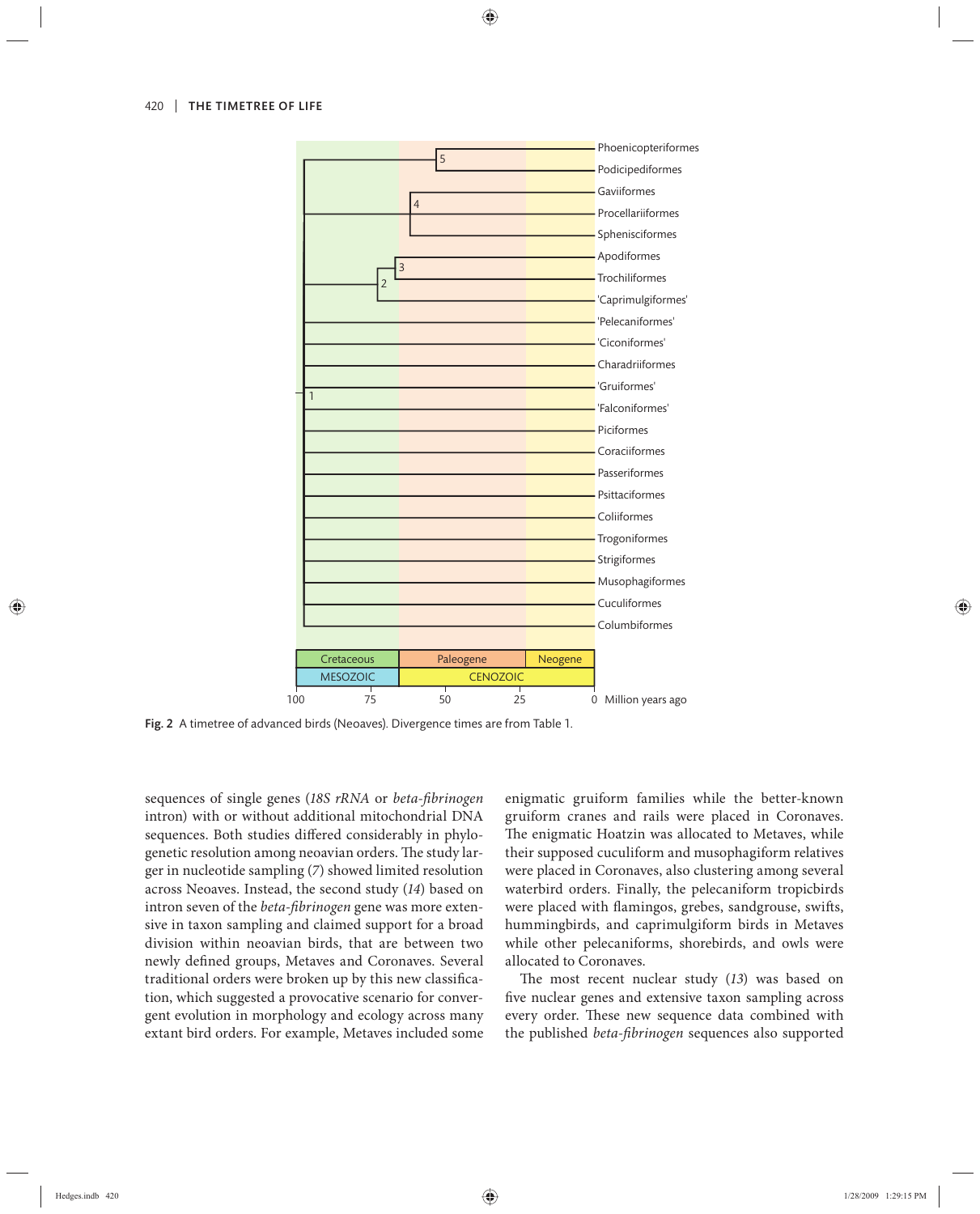| Timetree |      | <b>Estimates</b>  |                          |                   |           |            |                          |                          |                 |                          |                          |                          |           |            |
|----------|------|-------------------|--------------------------|-------------------|-----------|------------|--------------------------|--------------------------|-----------------|--------------------------|--------------------------|--------------------------|-----------|------------|
| Node     | Time | Ref. (13)<br>Time | Ref. (18)                |                   | Ref. (20) |            | Ref. (21)                |                          | Ref. (23)       |                          | Ref. (24)                |                          | Ref. (25) |            |
|          |      |                   | Time                     | CI                | Time      | CI         | <b>Time</b>              | CI                       | <b>Time</b>     | CI                       | Time                     | <b>CI</b>                | Time      | <b>CI</b>  |
|          | 97.3 | 95                | $\overline{\phantom{a}}$ | $\qquad \qquad -$ | 118.5     | 132-105    | 77                       | $83 - 72$                | 103.8           | $111 - 97$               | 89.3                     | 108-70                   | 100       | $123 - 83$ |
| 2        | 72.7 | 62                | $\overline{\phantom{a}}$ |                   | -         | $-$        | 67                       | $69 - 65$                | $\qquad \qquad$ |                          |                          | $\qquad \qquad -$        | 89        | $112 - 73$ |
| 3        | 66.7 | 45                | $\qquad \qquad$          | $\qquad \qquad =$ | 80.5      | $100 - 61$ | 61                       | $63 - 60$                | 67.9            | $73 - 63$                | 75.7                     | $91 - 60$                | 70        | $88 - 55$  |
| 4        | 61.8 | 58                | 71.1                     | $76 - 66$         | -         |            |                          | $\overline{\phantom{0}}$ | 41.2            | $44 - 38$                | $\overline{\phantom{0}}$ | $\qquad \qquad -$        | 77        | $97 - 67$  |
| 5        | 53.0 | 31                | $\overline{\phantom{a}}$ | $\qquad \qquad =$ | 52        | $70 - 30$  | $\overline{\phantom{0}}$ |                          |                 | $\overline{\phantom{0}}$ |                          | $\overline{\phantom{0}}$ | 76        | $96 - 61$  |

Table 1. Divergence times (Ma) and their confidence/credibility intervals (CI) among advanced birds (Neoaves).

Note: Node times in the timetree represent the mean of time estimates from different studies. Divergence times were obtained from an analysis of ribosomal mitochondrial genes (24), partial (20), or complete (16, 18, 19) mitochondrial genomes, two nuclear introns (21), five nuclear genes (13, 25), or DNA–DNA hybridization distances (23).

the distinction between Metaves and Coronaves, but only when the fibrinogen sequence data were included. Expanded mitochondrial studies (15-20), and nuclear studies (*21*) based on incomplete sampling among neoavian orders also fail to show support for Metaves or Coronaves. Thus, these studies exemplify the current status of neoavian molecular systematics. Molecular sequence studies (including expanded mitochondrial gene studies, *15–20*) have been unable to provide solid support for the resolution of major ordinal groupings within Neoaves. Nonetheless, there has been consensus support for a grouping of flamingos (Ciconiiformes, Phoenicopteridae) and grebes (Podicipediformes, Podicipedidae) (*10, 11, 13, 19, 20, 22*); for joining hummingbirds (Trochiliformes) with swifts (Apodiformes) and imbedding this grouping within a paraphyletic Caprimulgiformes (*10, 13, 20, 21*) and for joining penguins (Sphenisciformes), tubenosed birds (Procellariiformes), and loons (Gaviiformes) together (*5, 10, 13, 22, 23*).

A variety of studies have estimated divergence times among neoavian orders (Table 1). The first study that estimated divergence times from a complete ordinal data set used a concatenated nonprotein-coding portion of the mitochondrial genome (2 rRNAs, 3 tRNAs) and a lineage-specific method (24). The timing of the neoavian divergences agreed closely with that reported in two of three mitogenomic studies (16, 18). This study also confirmed a rapid Cretaceous radiation involving the origination of all neoavian orders starting at 90 Ma. Application of the same calibration method on a taxonomically much larger DNA–DNA hybridization data set suggested a rapid diversification of Gondwanan orders (85–75 Ma) following the origin of Neoaves (104 Ma), but younger ages for Laurasian orders (75–60 Ma), and the entirely Paleogene origin (55–30 Ma) of several traditional waterbird orders (*23*).

A second timetree (*13*) of Neoaves based on multiple (five) nuclear genes and comprehensive ordinal sampling was constrained on several nodes internal to Neoaves and used two separate rate-smoothing methods. Results from one of the smoothing approaches (penalized likelihood) agreed well with previous timing results. An alternative timetree was presented that showed considerably younger origination times for neognath orders, and this timetree was preferred because of the better agreement with the fossil record. However, others have used the same and additional data to argue for older Cretaceous ages of many neoavian groups and pointed to an average age of 110 Ma for the first divergence among extant Neoaves (*20*, *25*). Resolution of which of the two timetrees is more accurate is essential to understanding the evolutionary tempo and mode of Neoaves. One timetree scenario (Fig. 2) shows consistency across all molecular data sets in mid-Cretaceous ordinal origination and superordinal diversification. It correlates well with the timing of Gondwanan biogeography, which has direct fossil support for Cretaceous origination of galloanserine orders and superordinal diversification, but it also imposes considerable fossil gaps for many lineages. The second scenario shows better consistency between nuclear DNA sequence and fossil divergence times and suggests that neoavian orders originated rapidly and diversified in the Paleogene.

Similar discrepancy exists in the available time estimates for the origin of Caprimulgiformes, Apodiformes, Procellariiformes, and Podicipediformes (Table 1). It is